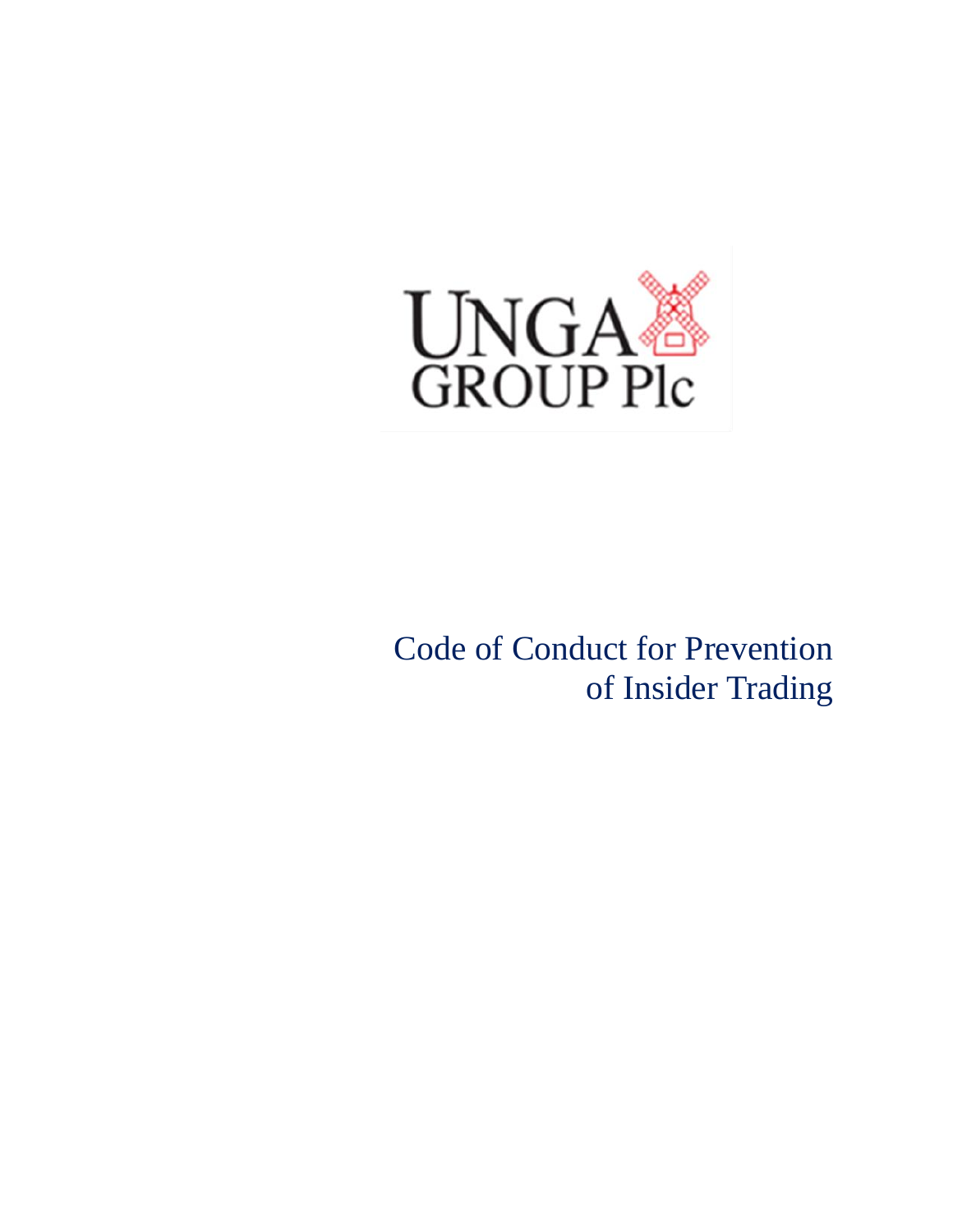## <span id="page-1-0"></span>Preamble

 $\overline{\phantom{a}}$ 

The Company endeavors to preserve the confidentiality of un-published price sensitive information and to prevent misuse of such information. The Company is committed to transparency and fairness in dealing with all stakeholders and in ensuring adherence to all laws and regulations. Every director, officer, designated employee of the Company has a duty to safeguard the confidentiality of all such information obtained in the course of his or her work at the Company. No director, officer, designated employee may use his or her position or knowledge of the Company to gain personal benefit or to provide benefit to any third party.

To achieve these objectives, Unga Group PLC hereby notifies that this Code of conduct is to be followed by all Directors, officers, designated employees and all connected persons. The Board has adopted and institutionalized this Code of Conduct for Prevention of Insider Trading in compliance with the provisions of the Code of Corporate Governance Practices for Issuers of Securities to the Public, 2015. <sup>1</sup> This code will be used to institute structures to prevent insider dealings by the directors and management Unga Group PLC. In addition, the Code will ensure that the Company continually and appropriately discloses all insider dealings that come to its attention.

<sup>1</sup> Recommendation No. 6.1.1 (xiii) of the Code of Corporate Governance Practices for Issuers of Securities to the Public, 2015.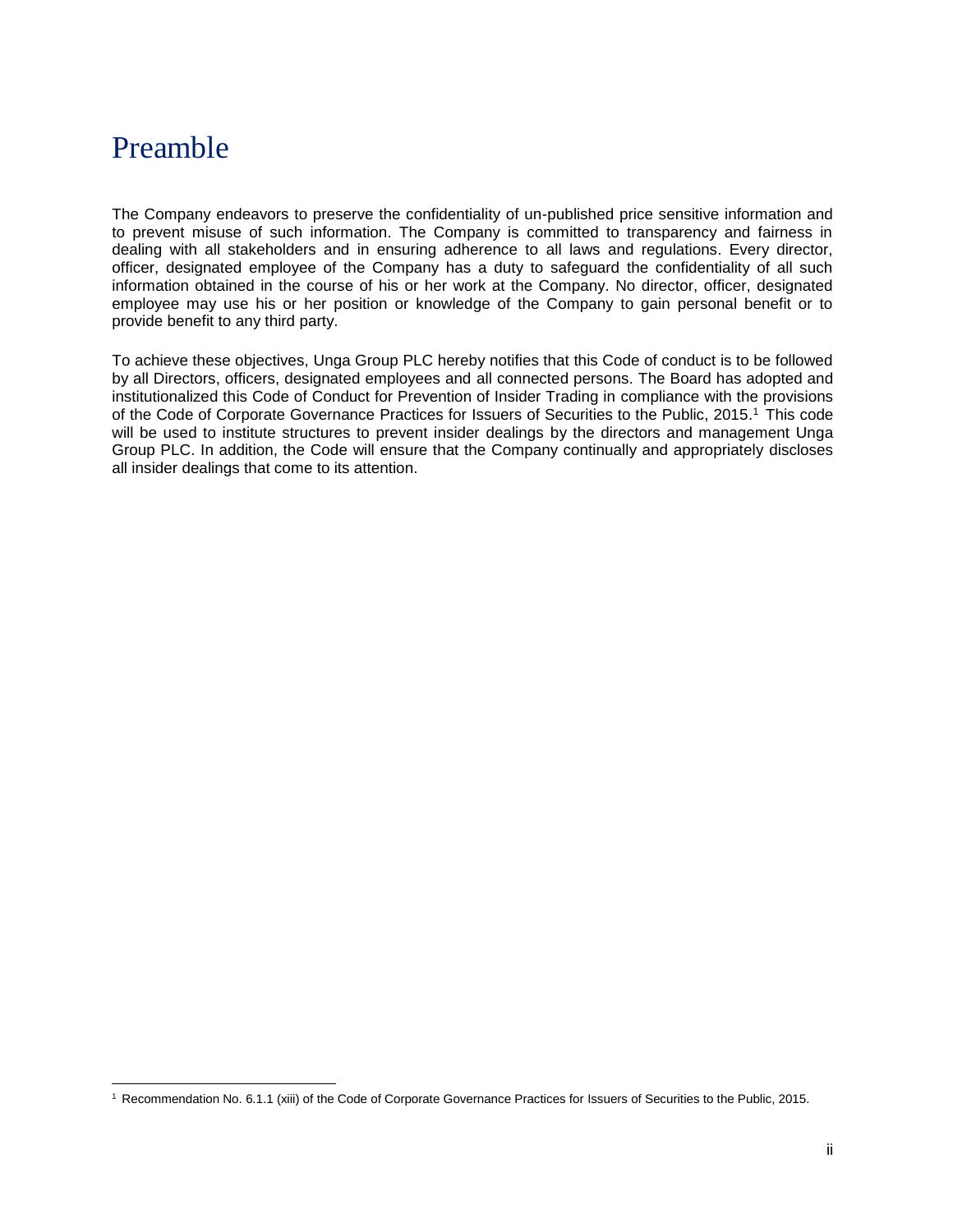# <span id="page-2-0"></span>**Table of Contents**

| 1. |                                                                                              |  |  |  |  |
|----|----------------------------------------------------------------------------------------------|--|--|--|--|
| 2. |                                                                                              |  |  |  |  |
| 3. | Prohibition on Dealing, Communicating or Counseling on Matters Relating to Insider Trading 7 |  |  |  |  |
| 4. |                                                                                              |  |  |  |  |
| 5. |                                                                                              |  |  |  |  |
| 6. |                                                                                              |  |  |  |  |
| 7. |                                                                                              |  |  |  |  |
| 8. |                                                                                              |  |  |  |  |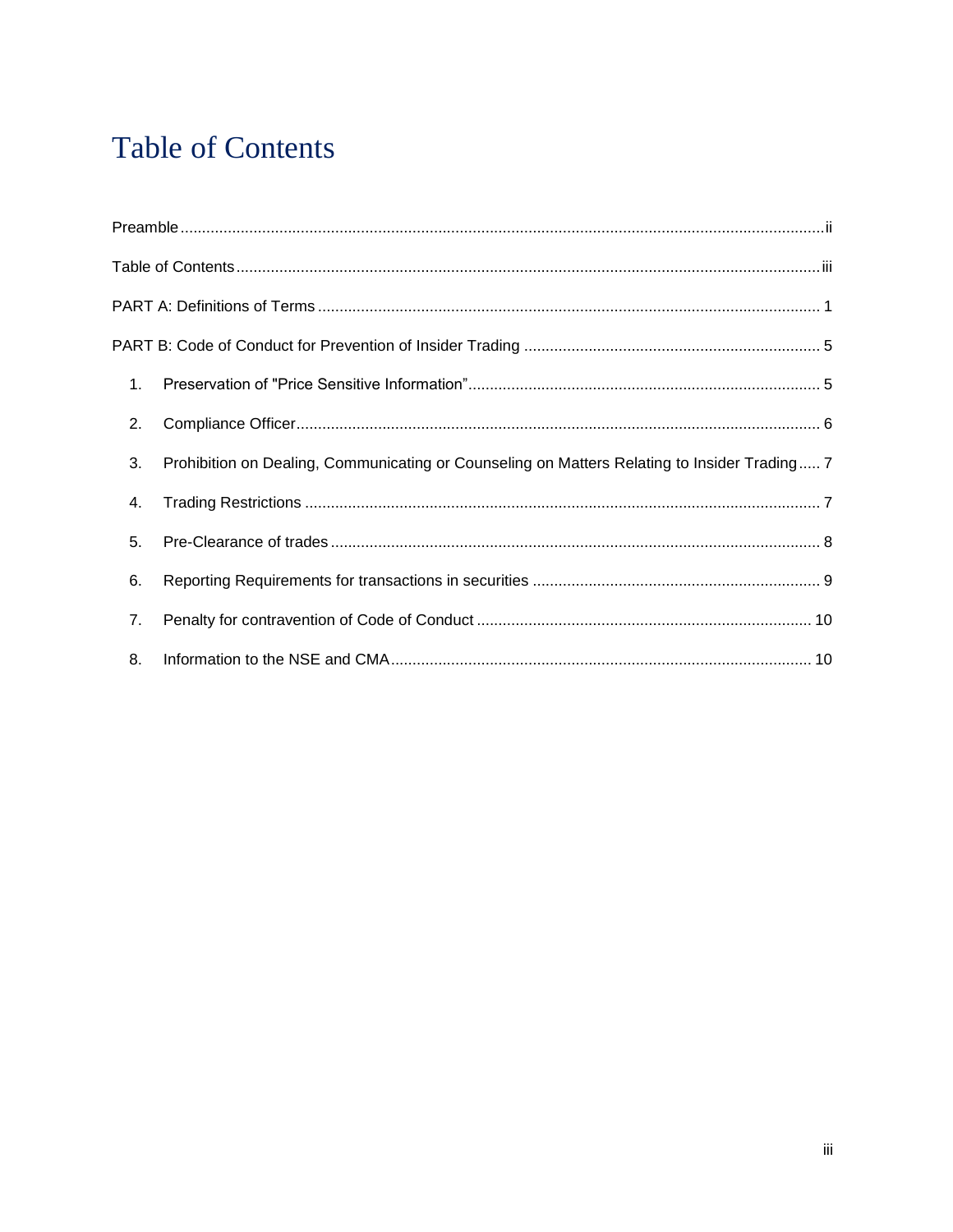# <span id="page-3-0"></span>PART A: Definitions of Terms<sup>2</sup>

**'Company'** means Unga Group PLC, its subsidiaries and associated Companies.

**'Capital Markets Authority'** or **'the Authority'** or '**CMA'** means the Capital Markets Authority as defined in the Capital Markets Authority Act (Cap 485 A) of the laws of Kenya

**'Nairobi Securities Exchange'** or **'NSE'** means the Nairobi Securities Exchange licensed under the Capital Markets Authority Act (Cap 485 A) of the laws of Kenya;

**'Central Depository and Settlement Corporation'** or '**CDSC'** means the Central Depository and Settlement Corporation Limited licensed under the Capital Markets Authority Act (Cap 485 A) of the laws of Kenya

**'Connected Persons'** means any person who:-

- (i) is a director, as defined in the Companies Act, 2015; or
- (ii) an individual who occupies the position as an officer or an employee of the company or holds a position involving a professional or business relationship between himself and the company [whether temporary or permanent] and who may reasonably be expected to have an access to unpublished price sensitive information in relation to that company.
- (iii) the words "connected person" shall mean any person who is a connected person six months prior to an act of insider trading.

**'Deemed Connected Persons'** means and includes:-

- (i). Any group company, company under the same management or subsidiary of the Company;
- (ii). Relatives of the Connected Persons;
- (iii). Bankers of the Company;

 $\overline{\phantom{a}}$ 

- (iv). Merchant Banker, Share Transfer Agent, Registrar to an issue, Debenture Trustee, Broker, Portfolio Manager, Investment Advisor, Sub-broker or any employee thereof having a fiduciary relationship with the Company;
- (v). is an agent as specified in the Capital Markets Act (Cap 485 A), Investment company, Trustee Company, Asset Management Company or an employee or director thereof or an official of the Nairobi Securities Exchange or of clearing house or corporation;
- (vi). Trustees of any trust the beneficiaries of which include any of the Connected Persons;

 $2$  Words and expressions defined in this Charter shall have the same meaning as contained in in the Capital Markets Act (Cap 485 A), the Capital Markets (securities) (Public Offers, Listing and Disclosures) Regulations, the Central Depositories Act, the Code of Corporate Governance Practices for Issuers of Securities to the Public, 2015 and the Nairobi Securities Exchange Listing Manual.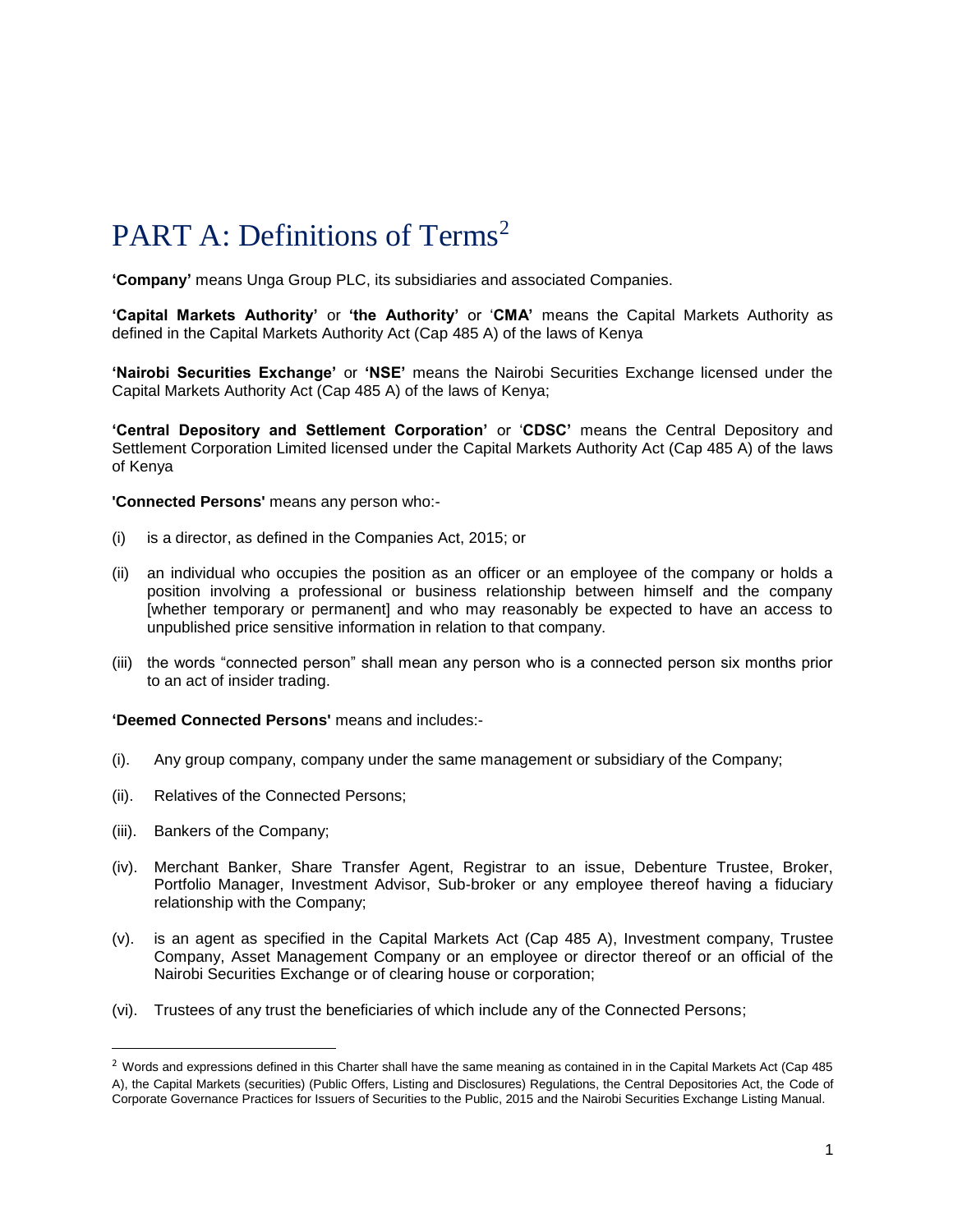- (vii). Trustees of any trust who are conferred with the Power of Attorney to act on behalf of beneficiaries in respect of securities of the Company, wherein any of the connected persons holding interest;
- (viii). Any person who was a connected person, whether temporary or permanent six months prior to an act of insider trading;
- (ix). Persons having professional or business relationship between themselves and the Company whether temporary or permanent and by virtue of such relationship are expected to be in possession of price-sensitive information;
- (x). Any other person or category of persons mentioned in the Capital Markets Act (Cap 485 A), the Capital Markets (securities) (Public Offers, Listing and Disclosures) Regulations, the Central Depositories Act, and the Nairobi Securities Exchange Listing Manual who may be possibly be at an advantage in dealing with the Company's securities in comparison with the general public.

#### **'Designated Employee'** shall include:-

- (i). officers comprising the top three tiers of the company management;
- (ii). Employees designated by the Board of Directors from time to time to whom the trading restrictions shall be applicable.

**'Officer'** means and includes any employee of the Company and also includes Auditors of the Company;

**'Insider'** means any person who, is or was connected with a Company or is deemed to have been connected with a Company, and who is reasonably expected to have access, by virtue of such connection to unpublished information which if made generally available would be likely to materially affect the price or value of the securities of the Company, or who has received or has had access to such unpublished information.

**'Insider trading'** a person who deals in listed securities or their derivatives that are price-affected in relation to the information in his possession commits an offence of insider trading if that person:-

- (a) encourages another person, whether or not that other person knows it, to deal in securities or their derivatives which are price-affected securities in relation to the information in the possession of the insider, knowing or having reasonable cause to believe that the trading would take place; or
- (b) discloses the information, otherwise than in the proper performance of the functions of his employment, office or profession, to another person.

**'Dealing in Securities'** means subscribing, buying, selling or agreeing to subscribe, sell or deal in any securities either as principal or agent and includes exercising of options;

**'Closed Period' or 'Prohibited Period'** means the period effective from the date on which the Company becomes aware of material non-public information on the Company's financial performance up to the beginning of the trading day after the financial results (half year or end year results) are announced to the public within which Directors and / or employees of the Company privy to such information are restricted from purchasing or selling any of the Company's Securities.

**'False Trading'** means acts intended or likely to create a false or misleading impression of active trading in securities on the securities market of a securities exchange; or with respect to the market for, or the price for dealings in, securities traded on the securities market of a securities exchange;

**'Free Period'** means any Period other than the Closed/ Prohibited Period.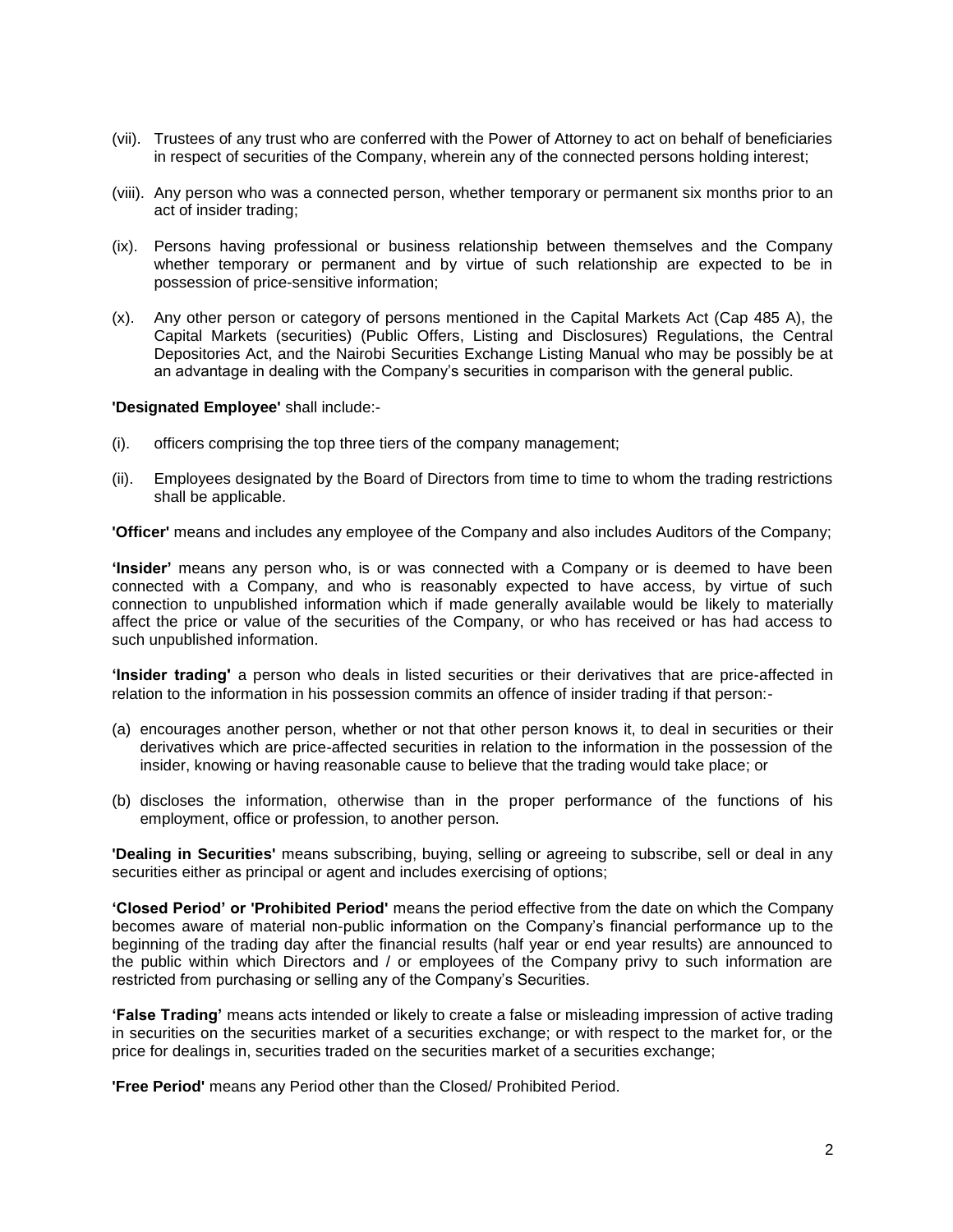**'Material Matters'** include all transactions in the financial statements whose omission would otherwise influence the decisions of a person relying the financial statements.

**'Market Manipulation'** refers to the intentional, direct or indirect, transacting in the securities of the company, which by themselves or in conjunction with any other transaction seeks to:-

- (a) increase, or are likely to increase the price with the intention of inducing another person to purchase, or subscribe for, or to refrain from selling securities issued by the same company or a related company, or such other listed securities;
- (b) reduce, or are likely to reduce, the price with the intention of inducing another person to sell , or to refrain from purchasing, securities issued by the same company or a related company, or such other listed securities; or
- (c) stabilize, or are likely to stabilize, the price with the intention of inducing another person to sell, purchase, or subscribe for, or to refrain from selling, purchasing or subscribing for, securities issued by the same

**Information:** shall be treated as relating to an issue of securities where it may affect the business prospects of the Company.

**Material Information'** shall mean any information means any information which may affect the price of the Company's securities or influence investment decisions and includes information on:-

- (a) a merger, acquisition or joint venture;
- (b) a block split or stock dividend;
- (c) earnings and dividends of an unusual nature;
- (d) the acquisition or loss of a significant contract;
- (e) a significant new product or discovery;
- (f) a change in control or significant change in management;
- (g) a call of securities for redemption;
- (h) the public or private sale of a significant amount of additional securities;
- (i) the purchase or sale of a significant asset;
- (j) a significant labour dispute;
- (k) a significant law suit against the issuer;
- (l) establishment of a programme to make purchases of the issuer's own shares;
- (m) a tender offer for another issuer's securities;
- (n) significant alteration of the memorandum and articles of association of the issuer; or
- (o) any other peculiar circumstances that may prevail with respect to the issuer or the relevant industry;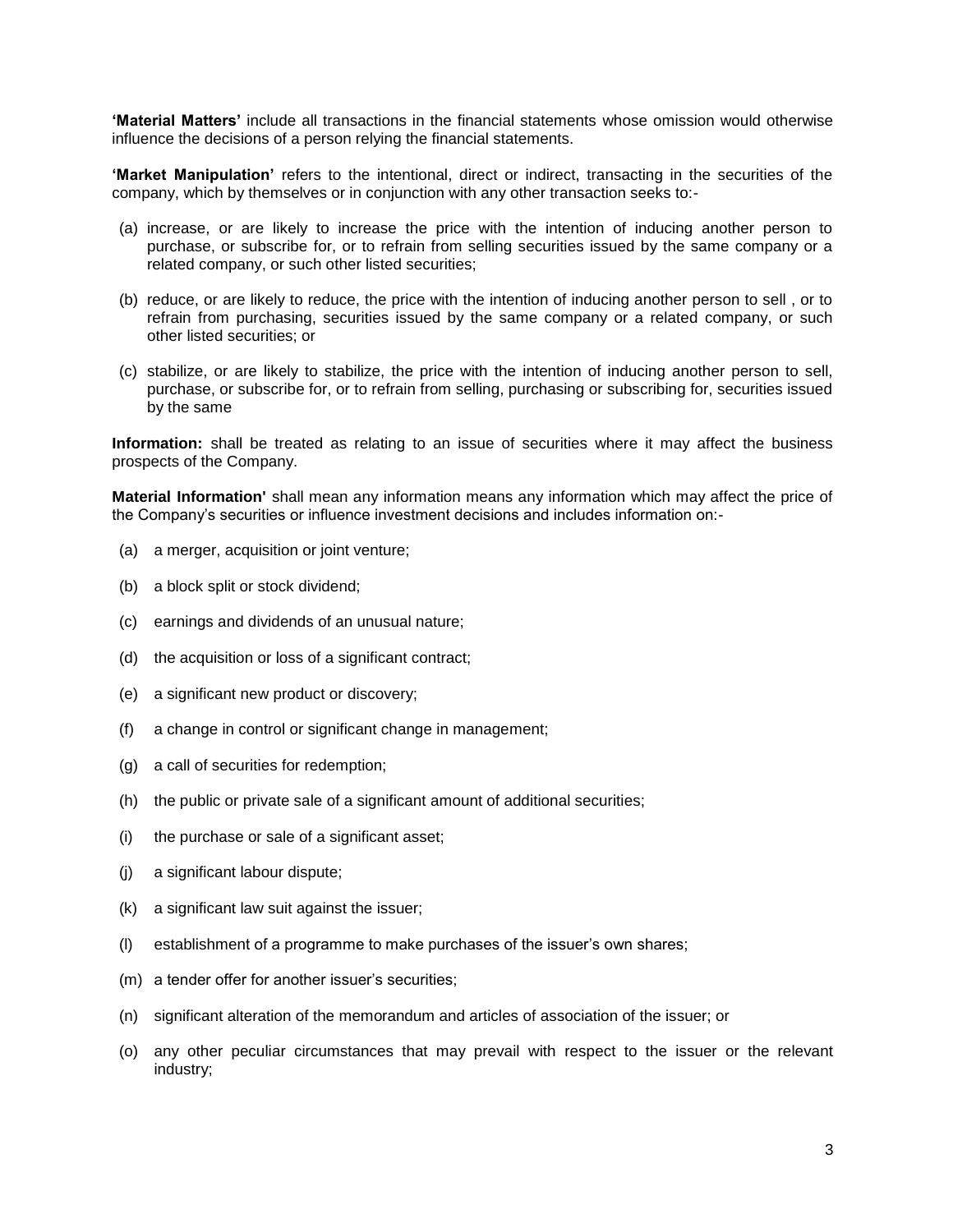**'Price-Affected Securities'** are securities traded in relation to inside information, which if the information, if made public may materially affect the price of the securities;

**'Inside information'** means information which;

- (a) relates to particular securities or to a particular issue of security;
- (b) has not been made public; and
- (c) if it were made public is likely to have a material effect on the price of the securities.

**'Public Information'** information is considered public if:-

- (a) it is published in accordance with the rules of the Nairobi Securities Exchange for the purpose of informing investors and their professional advisers; or
- (b) it is contained in records which by virtue of any law are open to inspection by the public; or
- (c) it can readily be acquired by those likely to deal in any securities to which the information relates; or of an issuer to which the information relates;
- (d) it is derived from information which has been made public.

'**Securities'** includes exchange-traded equities, derivatives contracts, and options on exchange-traded derivative contracts, in connection with securities.

**'Unpublished'** means information which is not published by the company or its agents and is not specific in nature. Speculative reports in print or electronic media shall not be considered as published information.

**'Offences'** A person who commits the following offences is liable for conviction pursuant to the provisions of the Capital Markets Act.

- (a) Insider trading
- (b) Market manipulation
- (c) False trading
- (d) Fraudulently inducing trading in securities
- (e) Use of manipulative devices
- (f) False misleading statements inducing transactions.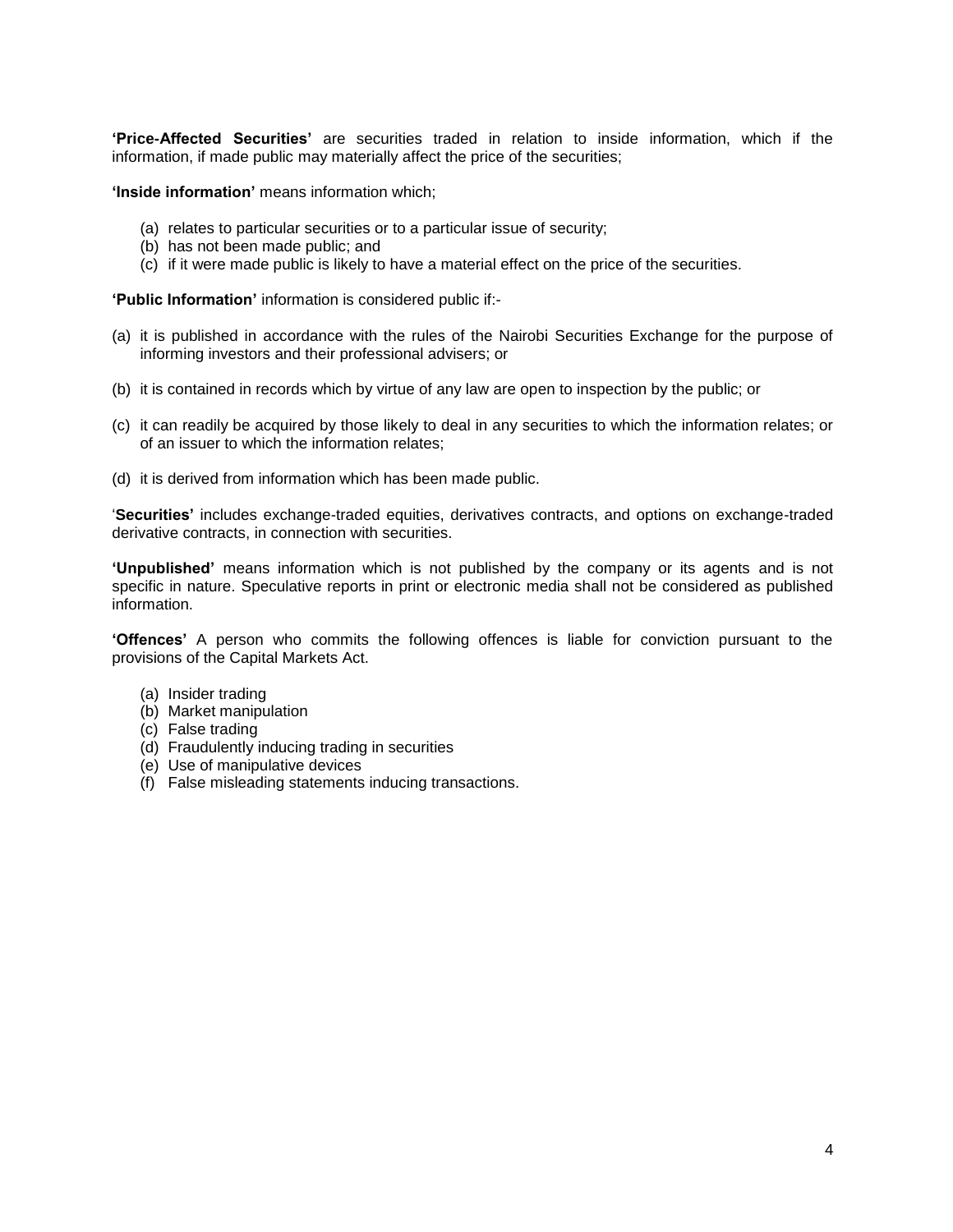## <span id="page-7-0"></span>PART B: Code of Conduct for Prevention of Insider Trading

## <span id="page-7-1"></span>**1. Preservation of "Price Sensitive Information"**

Directors, Designated Employees, Officers shall maintain the confidentiality of all Price Sensitive Information. Employees/ directors shall not pass on such information to any person directly or indirectly by way of making a recommendation for the purchase or sale of securities.

The following practices should be followed in this regard:-

#### **1.1. Need-to-Know Basis**

Unpublished Price Sensitive Information is to be handled on a "need to know" basis, i.e., Price Sensitive Information should be disclosed only to those within the Company who need the information to discharge their duty and whose possession of such information will not give rise to a conflict of interest or appearance of misuse of information.

#### **1.2. Limited access to confidential information**

Files containing confidential information shall be kept secure. Computer files must have adequate security of login and pass word, etc.

#### **1.3. Adherence to the Continuous Listing Obligations<sup>3</sup>**

The Company shall adhere to the NSE Continuing Obligations as prescribed in the NSE Listing Manual that are essential to the maintenance of an orderly market in securities and to ensure that all users of the market have simultaneous access to the same information.

The Continuing obligations of the Company shall cover the following aspects as prescribed by the Authority under the NSE Listing Manual:-

- (i). General obligations of disclosure;
- (ii). Disclosure of periodic financial information; and
- (iii). Miscellaneous provisions.

l

The Company shall as soon as possible but not later than twenty four hours of being in possession of price sensitive information, release an announcement giving details of:-

- a) Circumstances or events that have or are likely to have a material effect on the financial results, the financial position or cash flow of the Company and / or information necessary to enable holders of the issuer's listed securities and the public make informed decisions on the issuer's performance and operations; and
- b) Any new developments which impact on the Company's operations, trading and financial

<sup>&</sup>lt;sup>3</sup> Provisions under Adherence to the Continuous Listing Obligations, General Obligations of Disclosure are as prescribed in the NSE Listing Manual approved by the Capital Markets Authority on 27 June 2013.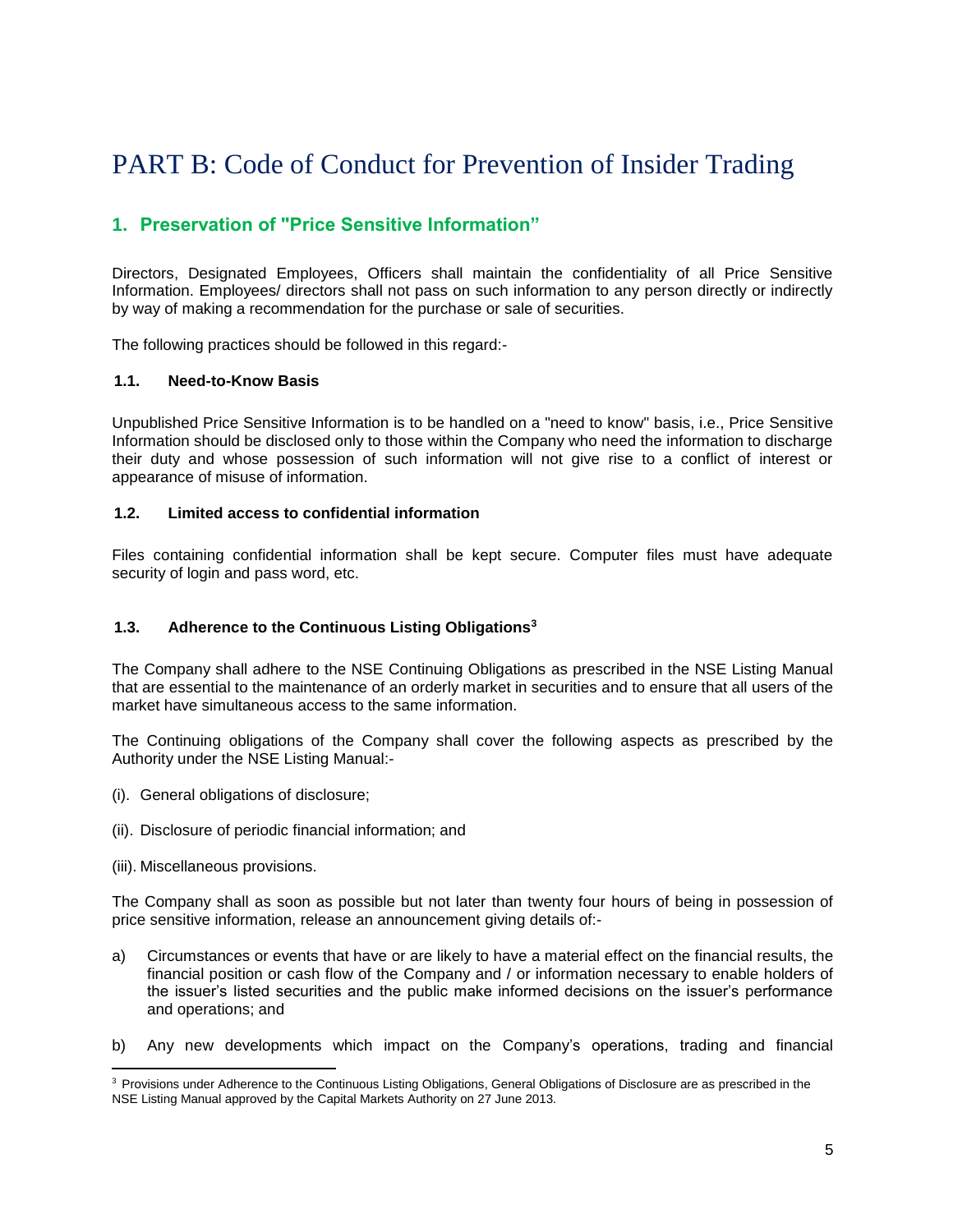performance or any information whatsoever considered by the Company to be price sensitive or could lead to material movements in the prices of its listed securities.

c) The Company shall submit to the Exchange and the Authority information of any material price sensitive information, and publish a cautionary announcement as soon as possible after it is in possession of such information, if at any time the necessary degree of confidentiality of such information cannot be maintained, or if the issuer suspects that confidentiality has or may have been breached.

### <span id="page-8-0"></span>**2. Compliance Officer**

The Company shall appoint a Compliance Officer or designate such other officer of the Company to undertake the duties of a Compliance officer as follows:

#### **2.1. Duties of Compliance Officer**

Duties of the Compliance Officer shall include the following:-

- (a) He shall maintain a record of designated employees and any changes made to the list of Connected Persons.
- (b) He may in consultation with the Group Managing Director / Board of Directors and shall as directed by the Board, specify Prohibited Period from time to time and immediately make an announcement thereof to all concerned.
- (c) He shall maintain a record of Prohibited Period specified from time to time.
- (d) He shall be responsible for setting forth policies, procedures, monitoring adherence to the rules for the preservation of 'Price-Sensitive Information', 'pre-clearing of Designated Employees' and their dependents' trades, monitoring of trades and the implementation of the Code of Conduct under the overall supervision of the Board of the Company.
- (e) He shall maintain records of all the declarations submitted in the appropriate form given by the Directors, Officers, and Designated Employees for a minimum period of three years.
- (f) He shall place before the Group Managing Director / Board of Directors, on a monthly basis all the details of the dealing in the securities by Designated Employees, Directors, Officers of the Company and the accompanying documents that such persons had executed under the pre-dealing procedure as envisaged in these rules.
- (g) He shall from time to time inform the Nairobi Securities Exchange of any price sensitive information on immediate basis.
- (h) He shall be responsible for overseeing and co-ordinating disclosure of price sensitive information to the Nairobi Securities Exchange, analysts, shareholders and media and educating staff on disclosure policies and procedure and report to the Group Managing Director / Board of Directors.
- (i) He shall report to the NSE any violation with respect to Insider Trading.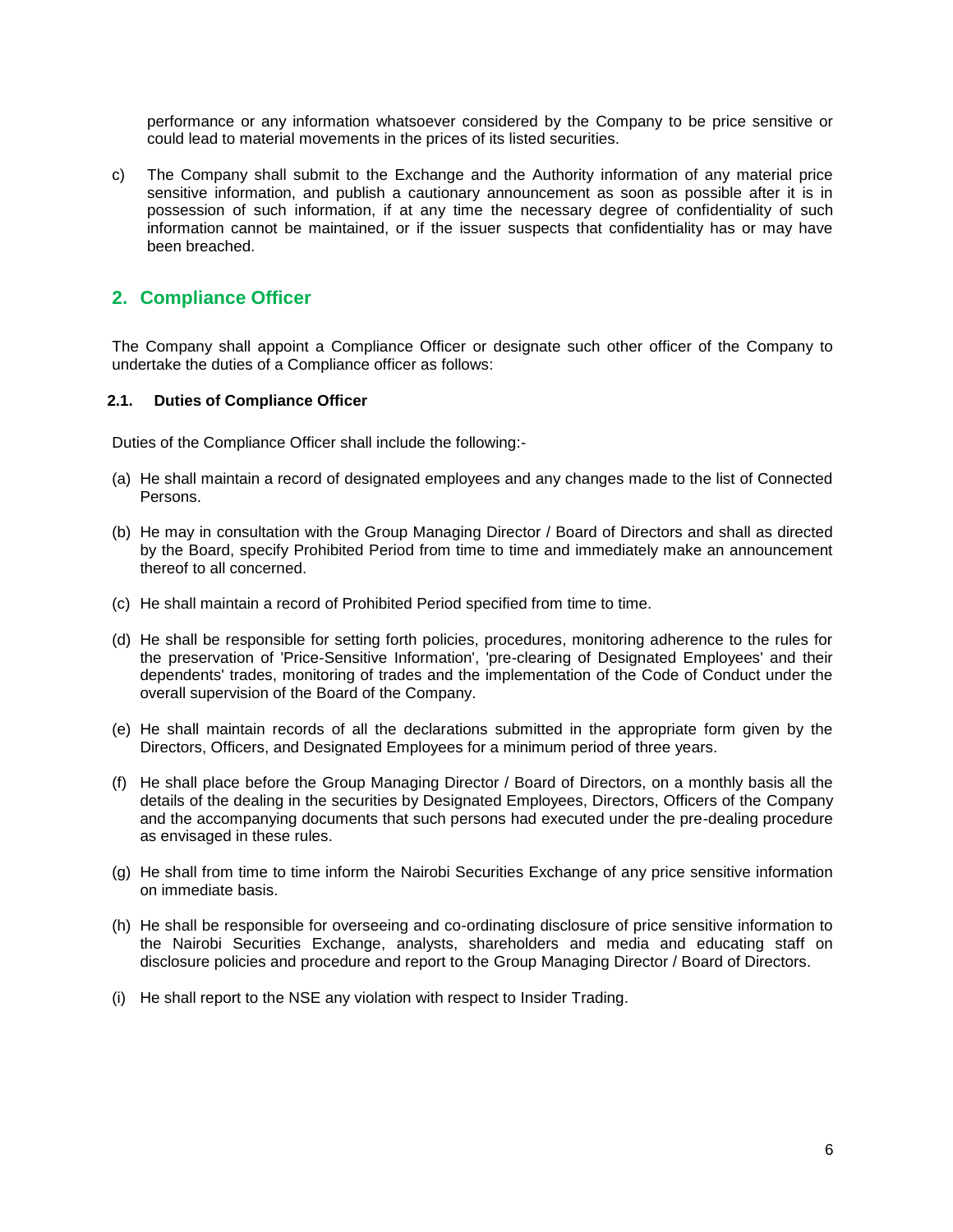## <span id="page-9-0"></span>**3. Prohibition on Dealing, Communicating or Counseling on Matters Relating to Insider Trading**

No Insider shall:-

- (a) either on his own behalf, or on behalf of any other person, deal in securities of the Company during a closed period when in the possession of any unpublished price sensitive information;
- (b) communicate, counsel or procure, directly or indirectly any unpublished price sensitive information to any person. However these restrictions shall not be applicable to any communication required in the ordinary course of business or under any law.

## <span id="page-9-1"></span>**4. Trading Restrictions**

All directors/ officers and designated employees of the Company shall be subject to trading restrictions as enumerated below:-

#### **4.1. Trading Window**

The period prior to declaration of price sensitive information is particularly sensitive for transactions in the Company's securities. This sensitivity is due to the fact that the Directors, Officers and Designated Employees will, during that period, often possess unpublished price sensitive information.

During such sensitive times, the Directors, Officers and Designated Employees will have to forego the opportunity of trading in the Company's securities. The Directors, Officers and Designated Employees of the Company shall not deal in the securities of the Company when the trading window is closed. The period during which the trading window is closed shall be termed as prohibited period.

#### **4.2. Closure of the Trading Window**

The trading window shall be, inter alias, closed at the time of:-

- (a) Declaration of Financial results (quarterly, half-yearly and annual);
- (b) Declaration of dividends (interim and final);
- (c) The occurrence of any event identified as material information under the Capital Markets Act.
- (d) Any information which, if disclosed, in the opinion of the person disclosing the same is likely to materially affect the prices of the securities of the Company;

The period of closure shall be effective from the date on which the Company sends intimation to Stock Exchange advising the date of the Board Meeting, up to 24 hours after the Price sensitive information is submitted to the Stock Exchange or such other period as shall be determined by the Board or applicable law.

It should be noted that:-

- The trading window shall be opened 24 hours after the information referred in 3.2 is made public.
- All Directors, Officers, Designated Employees of the Company shall conduct all their dealings in the securities of the Company only during the free period and shall not deal in any transaction involving the purchase or sale of the Company's securities during the prohibited periods or during any other period as may be specified by the Company from time to time.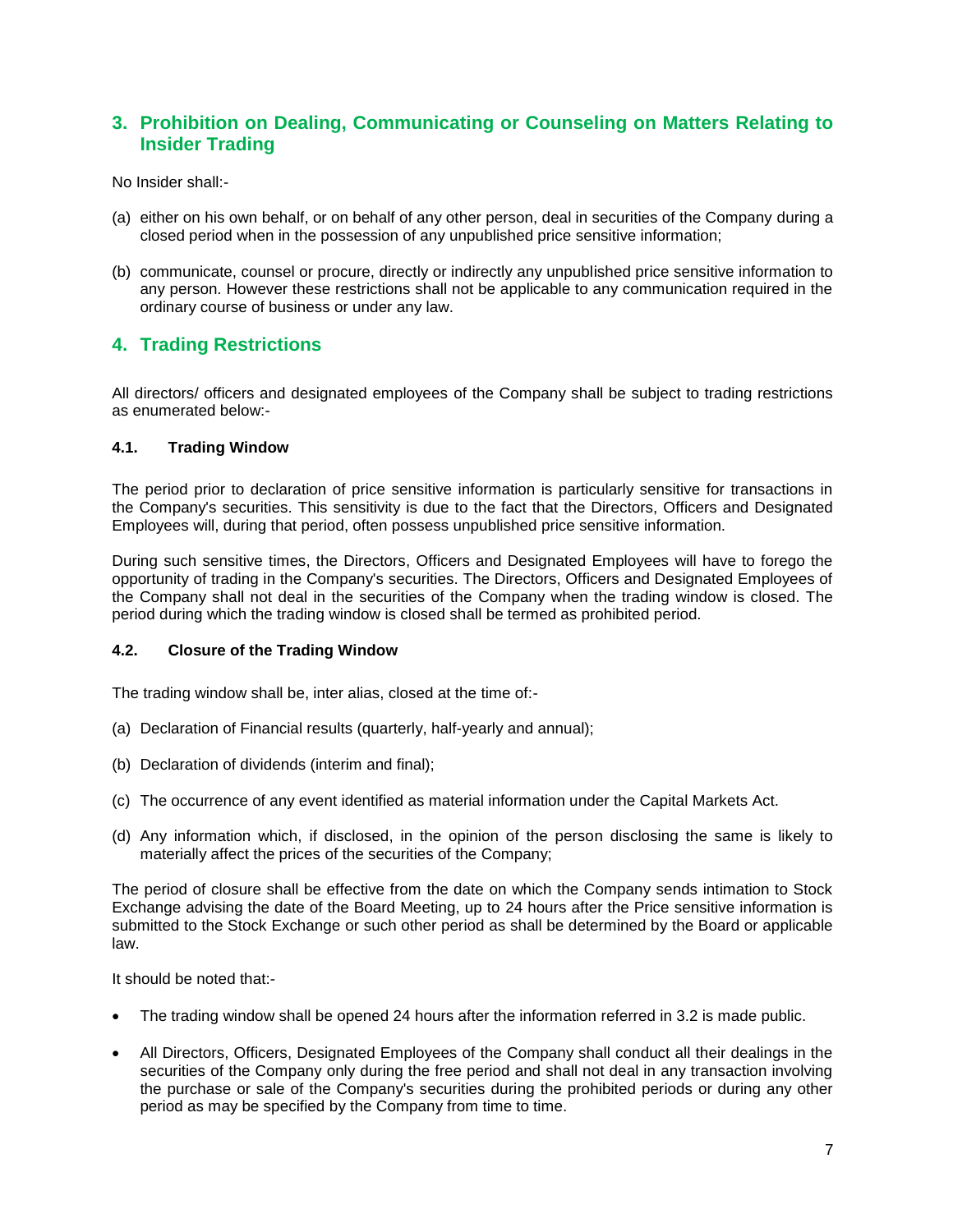## <span id="page-10-0"></span>**5. Pre-Clearance of trades**

All Directors, Officers, Designated Employees of the Company who intend to deal in the securities of the Company during free period in excess of 3% of the listed Securities in number shall pre-clear the transactions as per the pre-dealing procedure as described hereunder. The Compliance officer is authorized to change the number of Securities from time to time.

#### **5.1.Pre-dealing Clearance Procedure**

The Pre-dealing clearance procedure shall be governed by the following steps:-

- I. An application for pre-clearance of trade may be made via a prescribed Form to the designated officer along with an undertaking in favor of the Company by such Designated Employee, Director, Officer incorporating, inter alia, the following clauses, as may be applicable:-
	- (a) That the employee/ director/officer does not have any access or has not received "Price Sensitive Information" up to the time of signing the undertaking.
	- (b) That in case the Designated Employee, Director, Officer has access to or receives "Price Sensitive Information" after the signing of the undertaking but before the execution of the transaction he or she shall inform the Compliance officer of the change in his position and that he or she would completely refrain from dealing in the securities of the company till the time such information becomes public in the securities of the Company till the time such information becomes public.
	- (c) That he or she has not contravened the code of conduct for prevention of insider trading as notified by the Company from time to time.
	- (d) That he or she has made a full and true disclosure in the matter.
- II. The Compliance officer shall on receiving an application provide the Director, Officer, and Designated Employee with an acknowledgement.
- III. The Compliance officer shall grant approval within policy timelines from the date of acknowledgement.
- IV. The Compliance officer shall retain copies of all applications and acknowledgements.
- V. In exceptional circumstances, consent may not be given if the Compliance officer is of the opinion that the proposed deal is on the basis of possession of any unpublished Price sensitive information. There shall be no obligation to give reasons for any withholding of consent.
- VI. If so requested by the Compliance officer; a Director, Officer or a Designated Employee must ensure that his stockbroker is authorized to disclose to the Company all matters relevant to his share dealings.

#### **5.2. Other Restrictions**

All Directors, Officers, Designated Employees shall execute their order in respect of securities of the Company within one week after the approval of pre-clearance is given. If the order is not executed within one week after the approval is given, the Directors, Officers, and Designated Employees must pre clear the transaction again.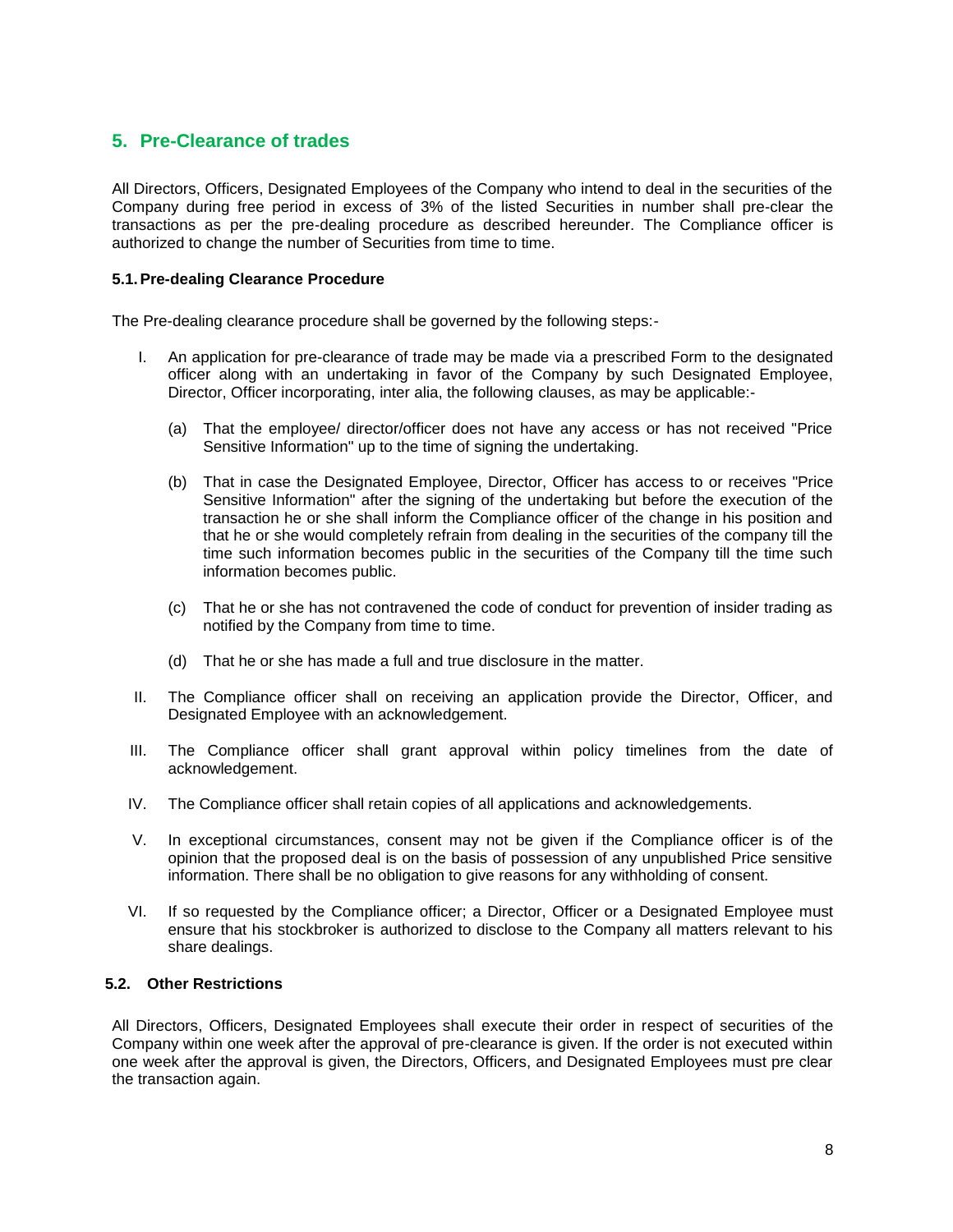All Directors, Officers, Designated Employees shall hold their investments in securities for a minimum period of 30 days irrespective of mode of acquisition in order to be considered as being held for investment purposes.

The holding period shall also apply to subscription in the primary market (IPOs). In the case of IPOs, the holding period would commence when the securities are actually allotted.

In case the sale of securities is necessitated by personal emergency, the designated officer may waive the holding period after recording in writing his or her reasons in this regard. An application for waiver of holding period shall be made to the Compliance officer through a prescribed Form.

## <span id="page-11-0"></span>**6. Reporting Requirements for transactions in securities**

#### **6.1. Initial Disclosures**

Every existing Director, Officer and Designated Employee of the Company and newly joined Director, Officer and Designated Employee of the Company on being appointed as such, shall disclose to the Company, the number of Securities or voting rights in the Company held by him and their dependent family members.

The existing Director, Officer and Designated Employee of the Company have to make disclosure within three months after the end of every financial year and for newly appointed Director, Officer and Designated Employee have to make disclosure within three months of becoming a Director or Officer or Designated Employee of the Company.

#### **6.2. Continual Disclosures**

Every Director, Officer and Designated Employee of the Company shall disclose to the Company, the number of shares or voting rights in the Company held by him and change in his shareholding or voting rights from the last disclosure made under this Clause or under Clause 5.1, if such change exceeds 3%<sup>4</sup> of the total shareholding or voting rights, whichever is lower or any revised limits notified by the NSE from time to time.

The aforesaid disclosure has to be made within 2 working days of:-

- (i). the receipt of intimation of allotment of shares; or
- (ii). the acquisition or sale of shares or voting rights as the case may be;
- (iii). The disclosures under this Clause shall be sent to the Compliance officer.

#### **6.3. Quarterly / Annual Disclosures**

 $\overline{\phantom{a}}$ 

All Directors, Officers, Designated Employees dealing in the Securities of the Company shall be required to forward following details of their Securities transactions including the holdings of dependent family members to the Compliance officer:-

- (i). All holdings in securities of the Company by Directors, Officers, Designated Employees at the time of joining the Company;
- (ii). In respect of existing Directors, Officers, Designated Employees, all holdings in securities of the

<sup>&</sup>lt;sup>4</sup> Pursuant to provision D.01 of the Capital Markets (Securities) (Public Offers, Listing and Disclosures) Regulations, 2002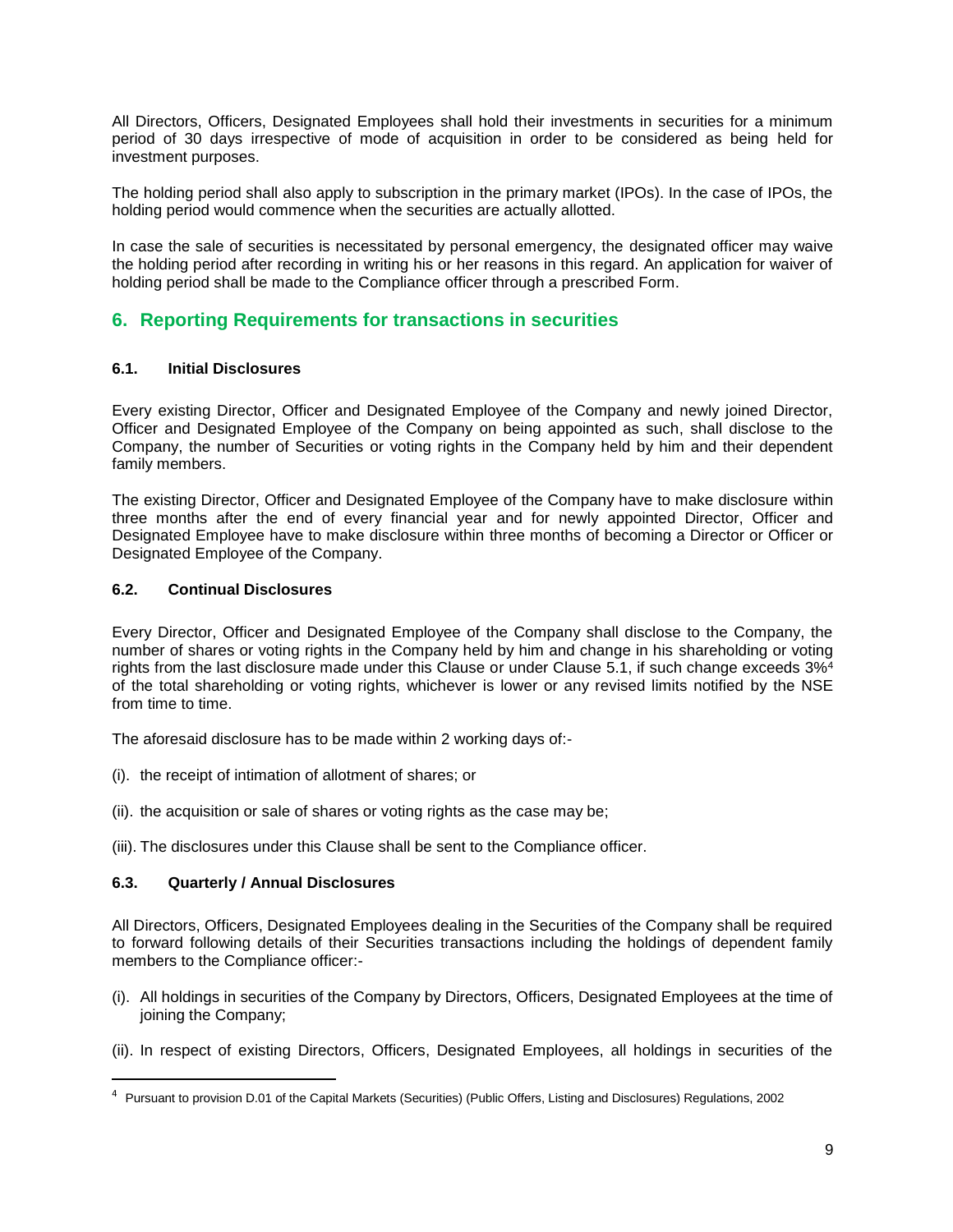Company as on the date specified by the Compliance officer.

#### **6.4. Disclosure by the Company to the Nairobi Securities Exchange**

Within 5 days of the receipt of the information under Clause 5.2 of the Regulations, the designated officer shall disclose to the Nairobi Securities Exchange on which the Company is listed, any material information received.

#### **6.5. Records of disclosures received by the Company**

The Compliance officer shall maintain records of all the declarations in the appropriate form given by the Directors, Officers, and Designated Employees for a minimum period of three years. The Compliance officer shall place before the Group Managing Director / Board of Directors, on a quarterly basis all the details of the dealing in the securities by the Designated Employees, Directors, Officers of the Company and the accompanying documents that such persons had executed under the pre dealing procedure as envisaged in this code.

#### **6.6. Disclosures to Market Intermediaries5**

All officers of the Company shall while dealing in the Company's securities, disclose to any market intermediary that they are insiders to enable maintain records that assist the Company in monitoring insider dealing.

## <span id="page-12-0"></span>**7. Penalty for contravention of Code of Conduct**

Any Director, Officer, Designated Employee who trades in securities or communicates any information for trading in securities, in contravention of the code of conduct will be subject to disciplinary action by the Company.

The action by the Company shall not preclude the Capital Markets Authority from taking any action in case of violation of the provisions cited in the Capital Markets Act (Cap 485 A), the Capital Markets (securities) (Public Offers, Listing and Disclosures) Regulations, the Central Depositories Act, the Nairobi Securities Exchange Listing Manual and any legislation that the Authority deems fit.

## <span id="page-12-1"></span>**8. Information to the NSE and CMA**

l

In case it is observed by the Company and / or designated officer that there has been a violation of the provisions of this code by an officer of the Company in a way that the Company and / or the designated officer considers to be material, the CMA and the NSE shall be informed of the violation(s) by the Company within reasonable time after the violation(s) has been noted.

<sup>5</sup> This regulation is consistent with the provision 25 of The Capital Markets (Conduct of Business) (Market Intermediaries) Regulations, 2011